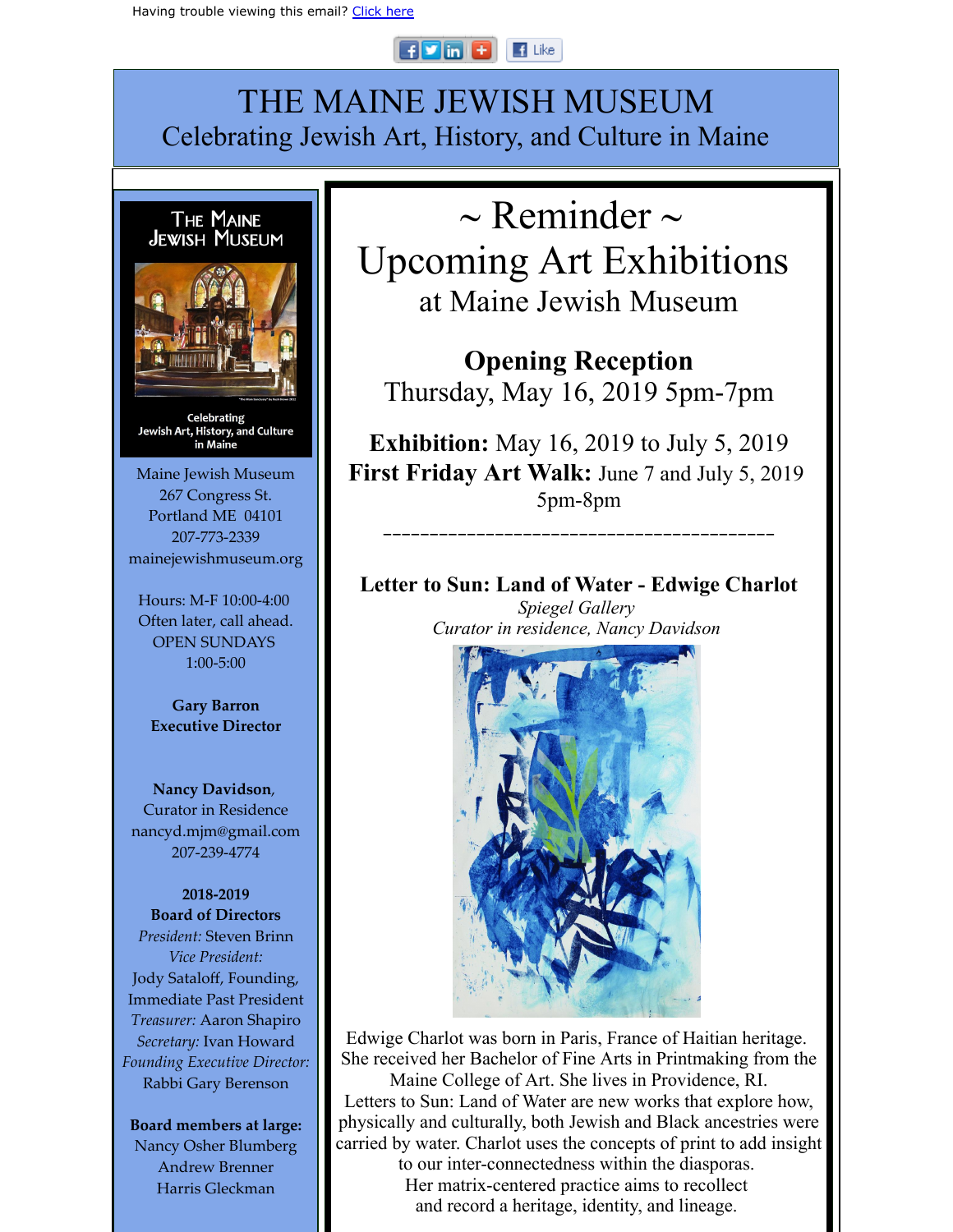Lee Goldberg Barry Hoffman Judith Glickman Lauder Nancy Levinsky Ruthie Noble Abe Peck Janet Raffel Amy Tinkle Nancy Ziegler

Letters to Sun: Land of Water is an ode to this empyrean and unspecified place where we came to be. At the center of these works is how darkness came to be from light and where the land rose from water.

## **Innovative Techniques - Salazar**

*Fineberg Family Community Room Curator in residence, Nancy Davidson* 



This exhibition features four bodies of work from Roland Salazar Rose.

**"Roots,"** finds Salazar expressing in paint and text his quest for knowledge and understanding of his family ancestry: his Norwegian, Scotch/Irish & German roots: unearthing the hidden past.

**"Solar Flares & Salazar,"** is an art/science collaboration; a 'fulldome' projection at the Emera Astronomy Center, USMO. The paintings selected are part of the eleven in his solar series, accompanied by the video from the planetarium public shows. **"Land, Sea & Sky: Maine 2012-18"** He writes: "I resided in

Mexico over three decades bridging the 20th and 21st centuries. I returned to Maine in 2012 for personal reasons where I established as a goal for my paintings to seek to express Maine's true essence. For I paint 'Maine' as unforgiving, the land, sea and sky as uncompromising, demanding your daily awareness, and

testing your ability to live with nature as a constant in your life." **Portraits:** Informal portraits of interesting folks from Mexico.

**Ebb & Flow La Vida Judia Contemporanea en Cuba - Linda J. Hirsch** *Third Floor Sanctuary - Photography Curator, Nanci Kahn*



Linda J. Hirsch, Photojournalist and Psychologist is presenting images inspired by more than 18 years of enabling Jewish-Interfaith communities and individuals throughout Cuba. She has been deeply inspired by the essence of "cubanidad" : faith; Family; and community. Hirsch occasionally refers to Anne Frank when interweaving the threads of Jewish European History with those